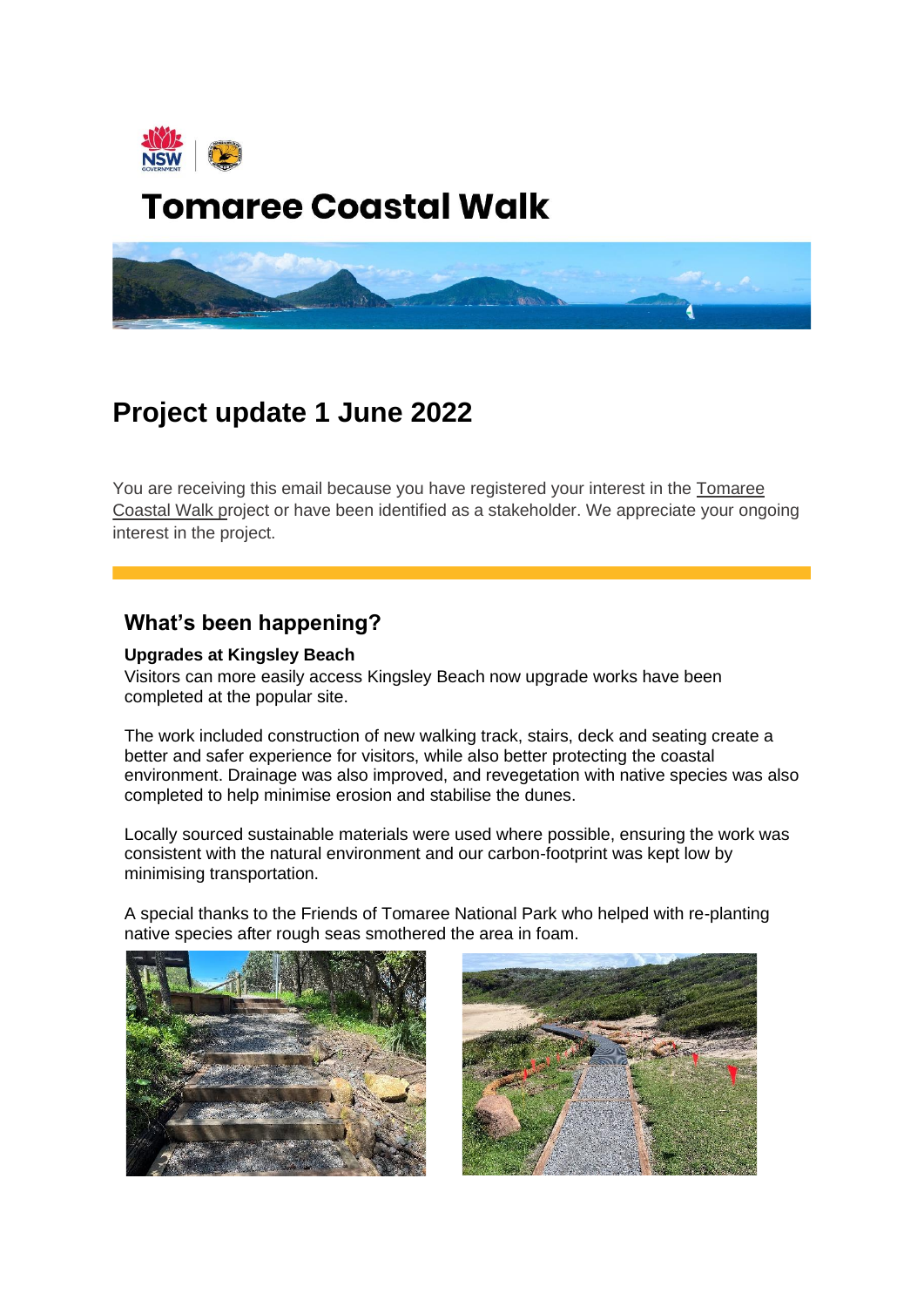#### **Track design progress**

NPWS has been working with specialist track and trail design consultants to finalise the route alignment and track design for the 20 km walk. This involved inspecting existing trails to identify required upgrades, and selection of most appropriate route alignments for new sections of track to complete missing links.

#### **Precinct design underway**

We have been progressing the design work for visitor precinct upgrades at the Southern Gateway near Birubi Point, Pacific Avenue carpark at Anna Bay, Big Rocky, Zenith Beach and the Northern Gateway at Tomaree Head. We will continue to update you on the design progress.

#### **Key visitor infrastructure design underway**

The draft concept designs for pedestrian boardwalks, bridges and lookouts across the walk have been completed. We are now working with engineers and architects to deliver detailed design plan ready for construction. The draft concepts can be viewed on the Tomaree Coastal Walk webpage from mid-June 2022.

#### **Heli-lifts deliver construction material**

As some of you will have noticed, over the past month NPWS has been using a local helicopter operator to assist in delivering materials to less accessible locations of the walk, in preparation for construction. This included gravel, sandstone blocks and timber. Use of a helicopter was the most effective and affordable option.

Additional heli-lifts are planned throughout June 2022, weather permitting.



**Cultural heritage assessments**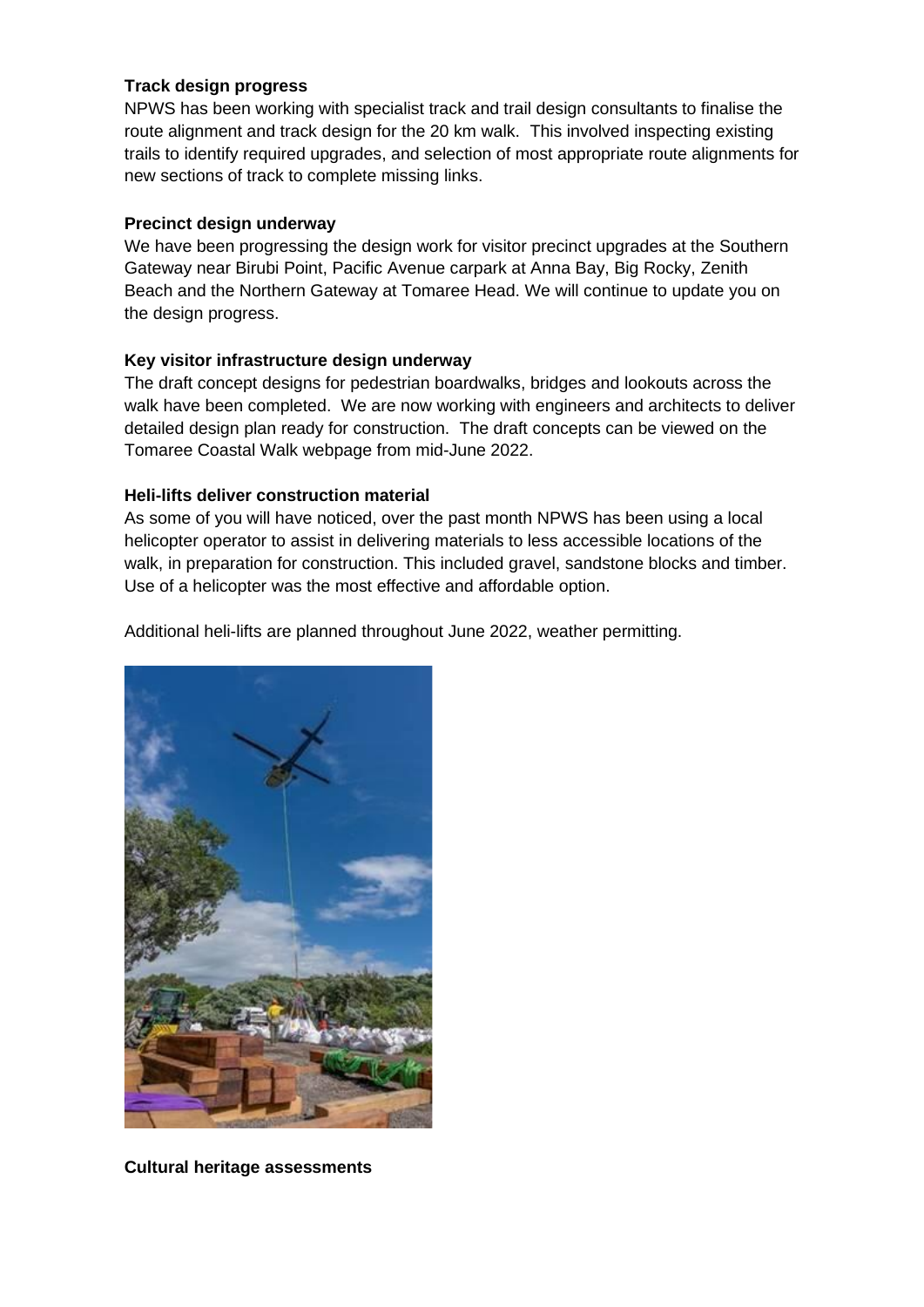Planning and field work to meet the required cultural heritage approvals for the walk's construction is nearing completion. The involves Aboriginal owners surveying sites and consulting with the Worimi community about how to manage any artefacts found.

#### **Interpretation planning**

Work on designing wayfinding signs and interpretation for the walk is progressing, with a staged delivery to take place up until June 2023. The interpretation aims to provide inspiring visitor information and share the fascinating natural and cultural history of Tomaree National Park and the surrounding landscape.

## **What is being constructed this year?**

The key focus is on delivering a 20 kilometre connected walk from Tomaree Head to Birubi Point by December 2022. The following sections of the walk are prioritised as follows:

- **Boat Harbour (Ocean Parade) to One Mile Beach link** This will involve upgrades and construction of new sections track. Work will include the construction of natural surface track and installation of bridges, boardwalks and a lookout. Work on this section is expected to be completed by August 2022.
- **Fingal Ridge section, from Boulder Bay Road to Barry Park -** This will involve upgrading the existing track including remediation of erosion, improved water management and erosion control. Work will involve construction of natural surface track and a small viewing over fingal spit and fingal island. Work on this section of track is expected to be completed by July 2022.
- **Middle Rock section of track** This will involve the construction of a new section of natural surface track, steps and stone, connecting One Mile Beach and Samuari Beach.
- **North Samuari section**  Work will include the remediation of existing erosion and installation of a low-level recycled FRP (fibre reinforced polymer) over the headland.
- **Kingsley Beach to Little Kingsley Beach -** Work will include the construction of a new natural surface track and steps, linking popular beaches.